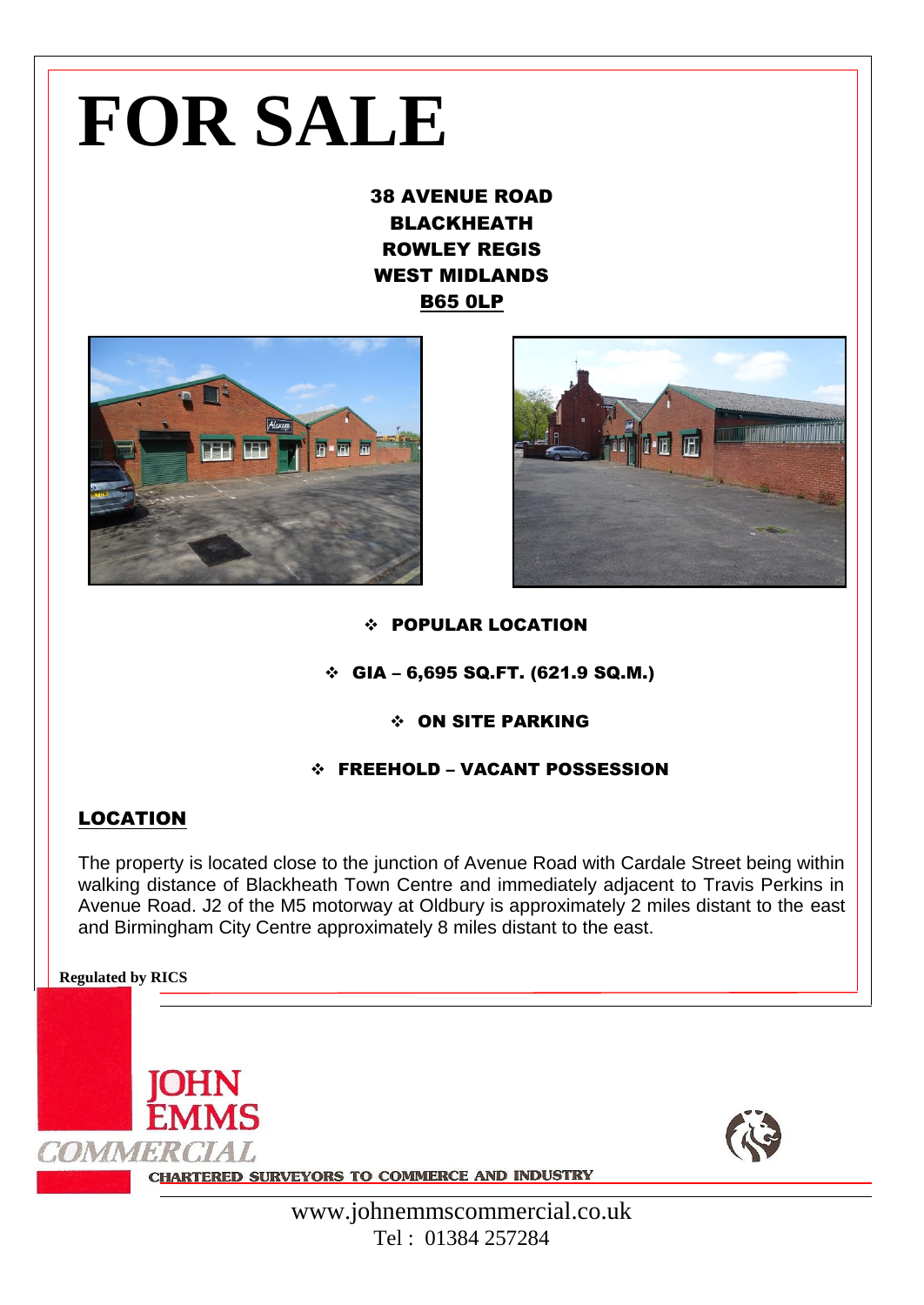# 38 AVENUE ROAD, BLACKHEATH, ROWLEY REGIS, WEST MIDLANDS, B65 0LP

# DESCRIPTION

The property comprises a detached 2 bay warehouse with pitched corrugated asbestos roofs and rear extensions. The internal accommodation comprises: -

|                                                                                                                                                                                                                                                                                                                                                    | <b>AREA</b><br>SQ.FT.                      | SQ.M.                 |
|----------------------------------------------------------------------------------------------------------------------------------------------------------------------------------------------------------------------------------------------------------------------------------------------------------------------------------------------------|--------------------------------------------|-----------------------|
| <b>Main Building</b><br>main bays have solid floors, suspended ceilings,<br>The<br>Powrmatic gas blower heater and Nuway Benson gas blower<br>heater. Toilets and kitchen/tea making facility. Internal eaves<br>height 11ft. Internal offices with suspended ceilings, electric wall<br>heaters, UPVC double glazed windows, ethernet connection. | 5,749                                      | 534.1                 |
| Rear extension comprising loading bay with electrically operated<br>roller shutter door to yard plus flat roofed office extension.                                                                                                                                                                                                                 |                                            |                       |
| <b>Apex Office (to front elevation)</b><br>Tarmacadam side and rear yard plus front car parking.                                                                                                                                                                                                                                                   | <u>238</u> 22.1<br>5,987 Sq.Ft 556.2 Sq.M. |                       |
|                                                                                                                                                                                                                                                                                                                                                    |                                            | 708 Sq.Ft. 65.7 Sq.M. |
| <b>Detached Rear Store</b><br>Of brick construction having sliding door access, corrugated<br>asbestos lean to roof.                                                                                                                                                                                                                               |                                            |                       |
| <b>TOTAL GROSS INTERNAL AREA</b>                                                                                                                                                                                                                                                                                                                   | 6,695<br><b>SQ.FT</b>                      | 621.9<br>SQ.M.        |
| <b>Regulated by RICS</b>                                                                                                                                                                                                                                                                                                                           |                                            |                       |
|                                                                                                                                                                                                                                                                                                                                                    |                                            |                       |





**CHARTERED SURVEYORS TO COMMERCE AND INDUSTRY**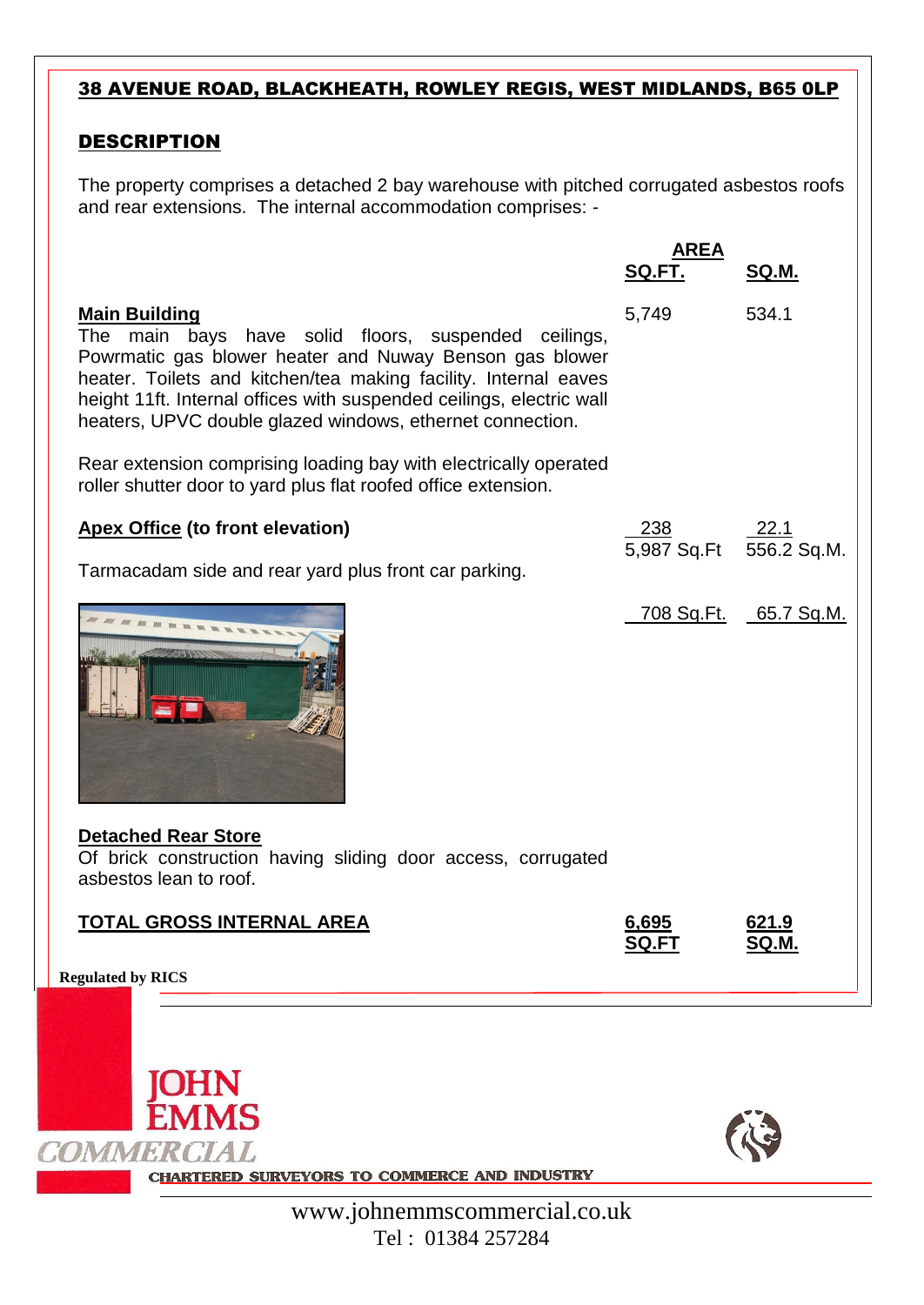## 38 AVENUE ROAD, BLACKHEATH, ROWLEY REGIS, WEST MIDLANDS, B65 0LP

**SERVICES** Gas, 3 phase electricity, mains water and drainage. We have not checked the efficacy nor the capacity of the services installations or connections. We recommend interested parties to confirm these to be adequate for their own requirements.

**2017 RATEABLE**  £23,500. **VALUE**

- **EPC** Energy Rating C (see attached).
- **FIXTURES & FITTINGS** Powrmatic and Nuway Benson gas blower heaters, external security shutters as fitted, 3 phase electricity, fitted security alarm and CCTV both by separate contracts. Ethernet connections. All other items in the nature of fixtures and fittings referred to in these particulars will be included in the sale, all other items being expressly excluded from the sale price.
- **TENURE** The property is offered freehold with vacant possession upon completion.
- LEGAL COSTS Both parties to pay their own respective legal costs incurred in the transaction.

**PURCHASE PRICE £450,000.00 (Four Hundred & Fifty Thousand Pounds) Subject to Contract.**

**V. A. T** We are advised VAT is not applicable to this transaction.

**VIEWING** By strict appointment with the Sole Agents :

**John Emms Commercial Tel: 01384 257284 Email: [john@johnemmscommercial.co.uk](mailto:john@johnemmscommercial.co.uk) Website: www.johnemmscommercial.co.uk**

# **SUBJECT TO CONTRACT**

**Regulated by RICS**





**CHARTERED SURVEYORS TO COMMERCE AND INDUSTRY**